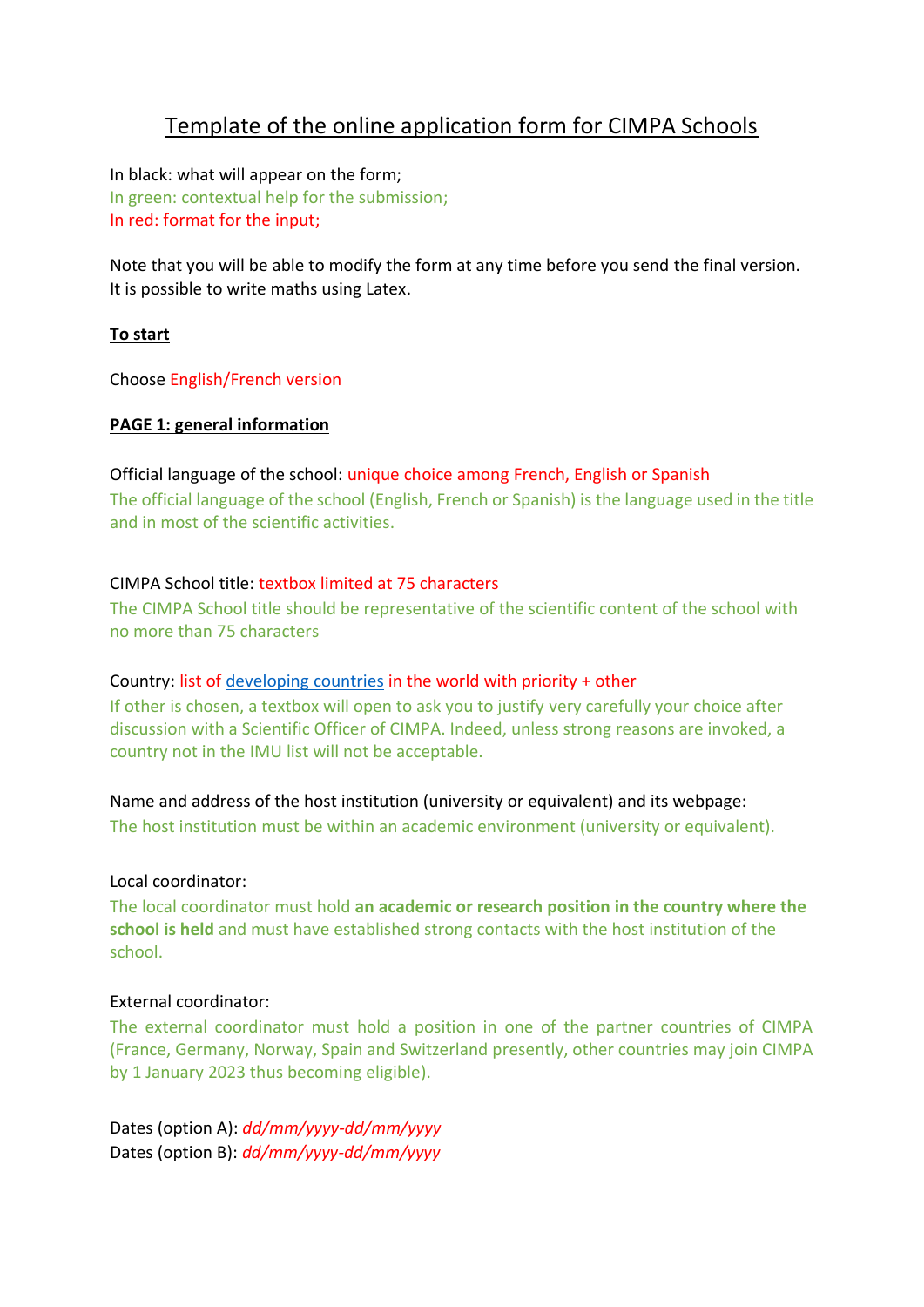A CIMPA School usually contains ten days of mathematical activities. Any school with less than 9 days of activities will not be accepted. A school day **should not contain more that 6**  hours of scientific activities and a break of at least one day shall be planned after 5 or 6 days of work.

Two ranges of dates (dates option A and dates option B) must be proposed by the coordinators in the format dd/mm/yyyy – dd/mm/yyyy. CIMPA will choose for you (preference A will be chosen if there is no extra-constraint).

#### Are you already in contact with a Scientific Officer? yes/no. if yes give the name.

Once you validate this page, if you have not contacted a Scientific Officer yet, we will assign you one. This person will help you with any question you may have. She/he may be different from the supervisor of your school who will attend the event.

#### **PAGE 2: description of the context of the school**

#### Host institution and local context in mathematics:

Describe in a few lines the host institute and its main teaching and research topics in mathematics.

## Have there already been prior on-site or online activities related to project or are there activities planned before the school? Yes/No. If yes, please describe

Some examples: you can use "[CIMPA Courses](https://www.cimpa.info/en/support_for_training_in_research/call_for_applications)", a "[School in Partnership](https://www.cimpa.info/en/node/6380)" to prepare your school and have your participants being able to take advantage of the material you are going to offer during the school. Think that one usually needs time to understand a new notion and a two-weeks school is short. CIMPA promotes this type of coordinated program and will help you to implement it.

You can also think about online material: please have a look at our [\(open\) online CIMPA](https://www.cimpa.info/en/node/6575)  [Courses program](https://www.cimpa.info/en/node/6575) to see that we offer more than "just watching videos". You can also take advantage of already existing [recording videos.](https://www.carmin.tv/fr/instituts/cimpa)

#### Do you plan to follow-up the project? Yes/No. If yes, please describe

This can be at the level of students (mentoring for some students or remote activities, etc.) or at the level of the institutes of the coordinators (academic agreements, joint program, etc.). Please be as concrete as possible (people involved, necessary budget…)

# Are there expected impacts for the school beyond the usual ones? Yes/No. If yes, please describe

Explain what impacts are expected in terms of mathematical development at local and regional level of your school. Please fill out this part only if there are concrete plans beyond the natural benefits (better understanding of a topic, networking, etc.) of the school for participants.

#### **PAGE 3: description of the school**

Scientific content and format of the activities: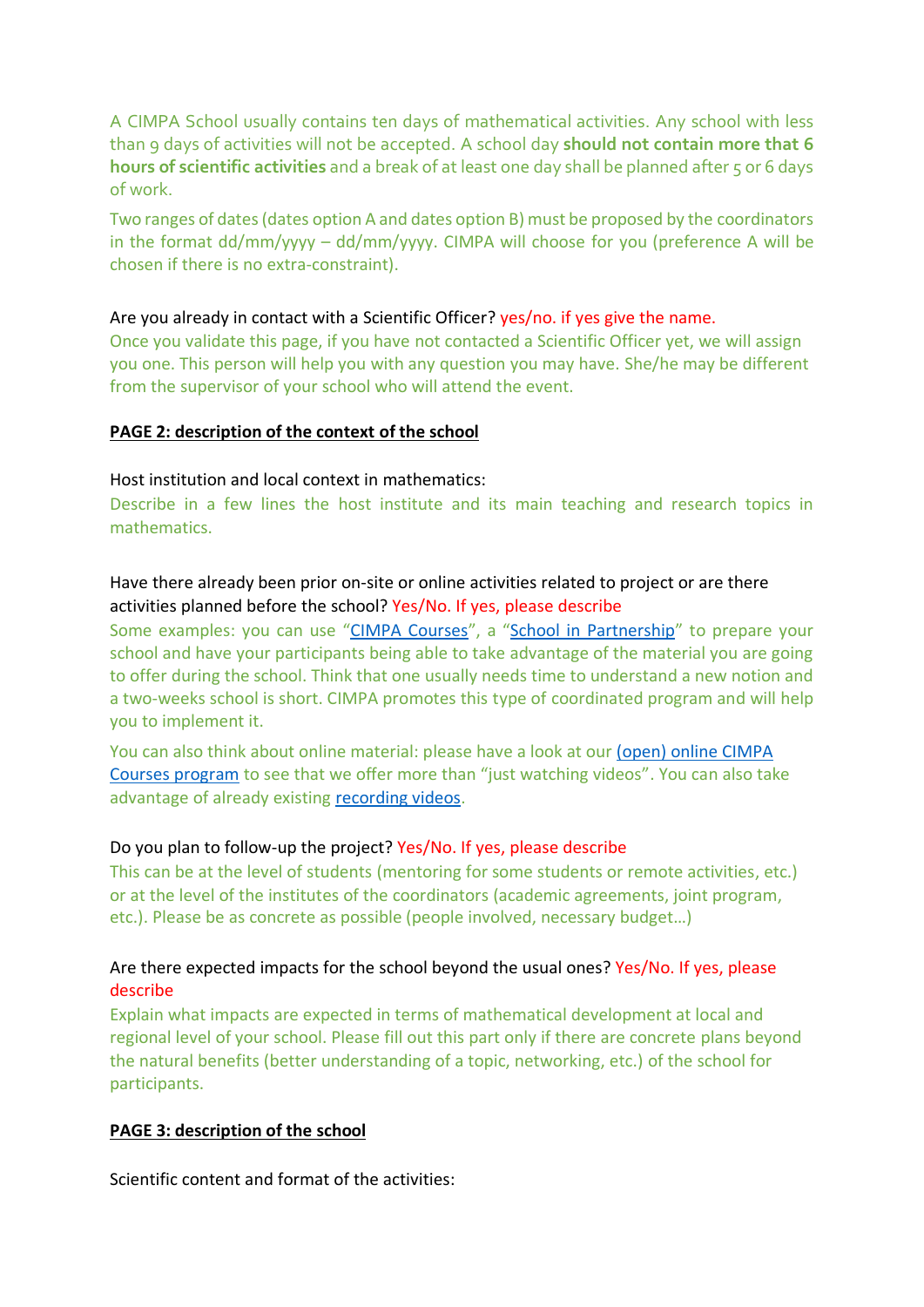Describe the area of research of the school (be synthetic: a detailed program will be given later), what you expect the participants to learn and how the various activities you have programmed will help them achieve this goal. Please emphasize the choices of formats that allow interactions between the participants and the speakers. Look [here](https://www.cimpa.info/en/file/3748) to see possible formats and why we think it is important.

#### Local infrastructure:

Briefly describe the venue where the CIMPA School will take place. If it is not a usual academic environment (university or equivalent), give details about the facilities and material (blackboard/whiteboard, video-projector, internet connection, etc.) that will be there to allow the school to take place in good conditions.

Tell us how you will arrange the accommodation and meals for speakers and participants. It is highly appreciated to find a global solution (university restaurant for instance) for lunch and if possible, for dinner.

#### Accommodation of teachers and students in the same place: yes/no

Whenever possible, accommodation of teachers and students in the same place should be preferred so that it is easier for them to have discussions after the classes.

# Existence of material means and staff in the host institution to record the videos of the lectures: yes/no

Recording of some of the lectures during the school is appreciated as it will be useful later for your participants first and everyone else in the world later. But it is technically challenging to get recordings of good quality, so it shall be implemented only if you have the right conditions to do so.

Existence of facilities to hold a hybrid event: yes/no

#### Number of expected participants from the host country:

#### Number and countries of residence of foreign participants: number + text

Give an estimate of the number of participants from other developing countries you expect and their countries of residence (based on your knowledge of areas where the topic of the school is studied). Remember that at least 1/2 of CIMPA budget is available to support participants from neighboring developing countries. You may want to add this estimation once you have completed the budget on page 8.

If your proposal is accepted, you must pay attention to the percentage of women among the participants.

#### **PAGE 4: Organizing committee and members of the teaching team**

Please give the information about each person involved in the organization committee and in the teaching team (members will be called instructors later).

Please list the members of the organization committee and the instructors.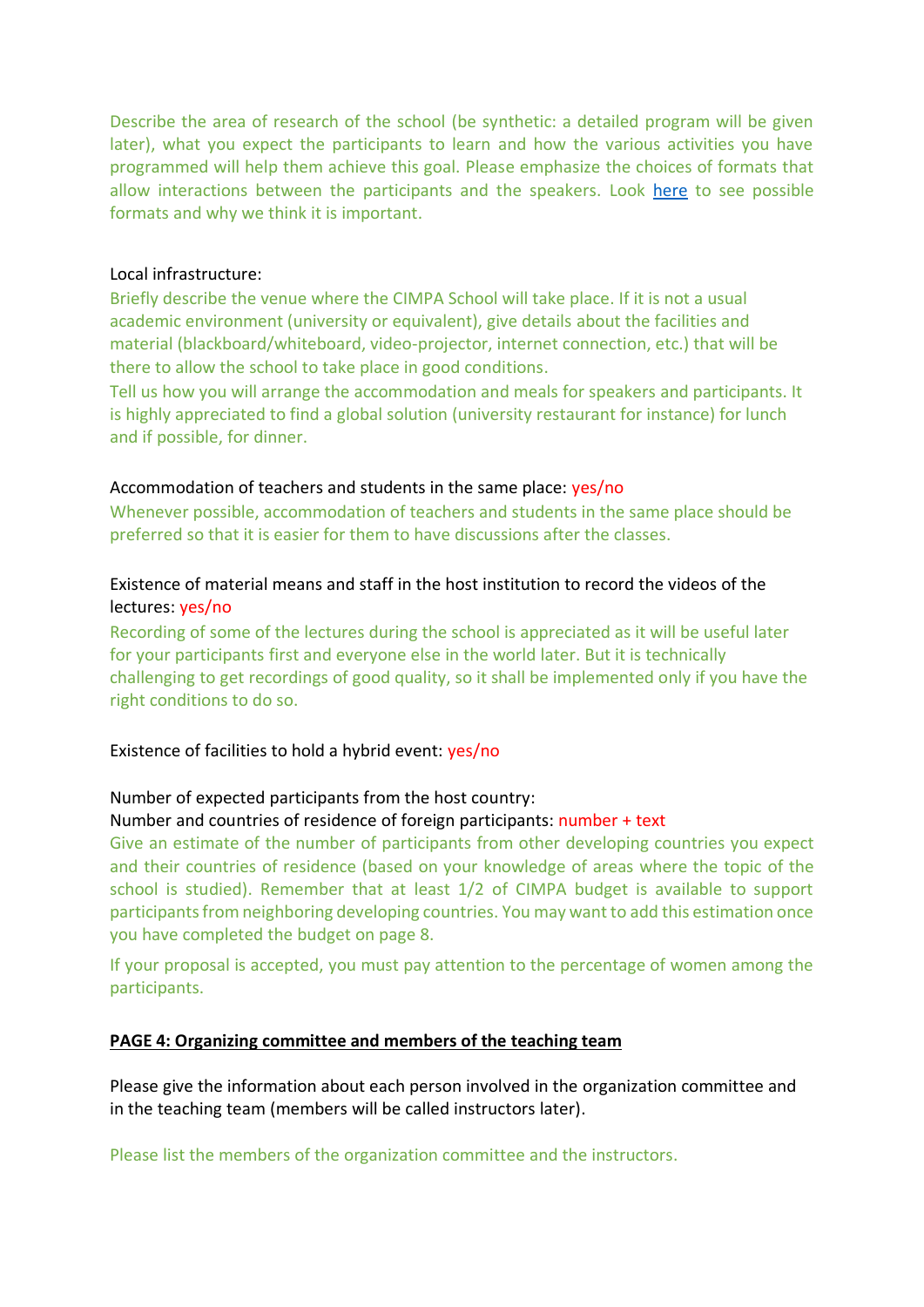Regarding gender balance, a minimum of 30% of men and 30% of women is required in each category (organization committee and teaching team). If the gender criteria cannot be met exceptionally, it is imperative that you justify the reasons here. You are aware that a weak justification can lead to a direct rejection of your project.

#### **PAGE 5: Scientific program**

Input each activity, one by one as follows

- Unique choice box: introductory course; advanced course; exercise session; programming sessions; other interactive sessions
- If "course" ask for
	- o Title
	- o Domain [from Arxiv](https://arxiv.org/archive/math) (e.g., Algebraic Geometry):
	- o [MSC](https://mathscinet.ams.org/msc/msc2010.html) (ex. 35K57 & 35R30):
	- o Keywords (separated by #):
- Short description/abstract:
- Number of sessions: number
- For each session, give the person involved and the duration
- Recording of the course: yes/no

Please enter the scientific activities that you have planned: introductory courses, advanced courses, exercise sessions, programming sessions or other interactive sessions. For each of them, you will specify the number of sessions and for each session the person involved and the duration. Please remember that **each member of the teaching team shall be involved at least in 6 hours of activities.** The level of the courses must be adapted to the local environment and the audience. **By no means, should the school resemble a conference or a workshop.**

When technically suitable, we appreciate that the courses are recorded with the lecturer's agreement. CIMPA will take care of putting them online on [carmin.tv.](https://www.carmin.tv/fr/instituts/cimpa) These videos will be useful to participants and to people who could not attend the event and will serve as basis for future activities. Lecturers who agreed for the course to be recorded will have to upload an agreement contract once the school is accepted.

#### **PAGE 6: complementary activities**

#### One text block.

CIMPA appreciates that complementary scientific activities are organized during the school in order to maximize the local interactions. Several formats exist: round tables on gender issues or on publishing models, bootstrapping carriers in mathematics or job opportunities, etc. Activities can also be in direction of other audiences, for instance high school students or teachers in order to introduce them to the world of academic research. Participation of local economical actors can also be considered.

Please indicate briefly what you have in mind, the duration and who will be involved. Do not include any social activities here nor opening or closing sessions.

#### **PAGE 7: tentative schedule and online option**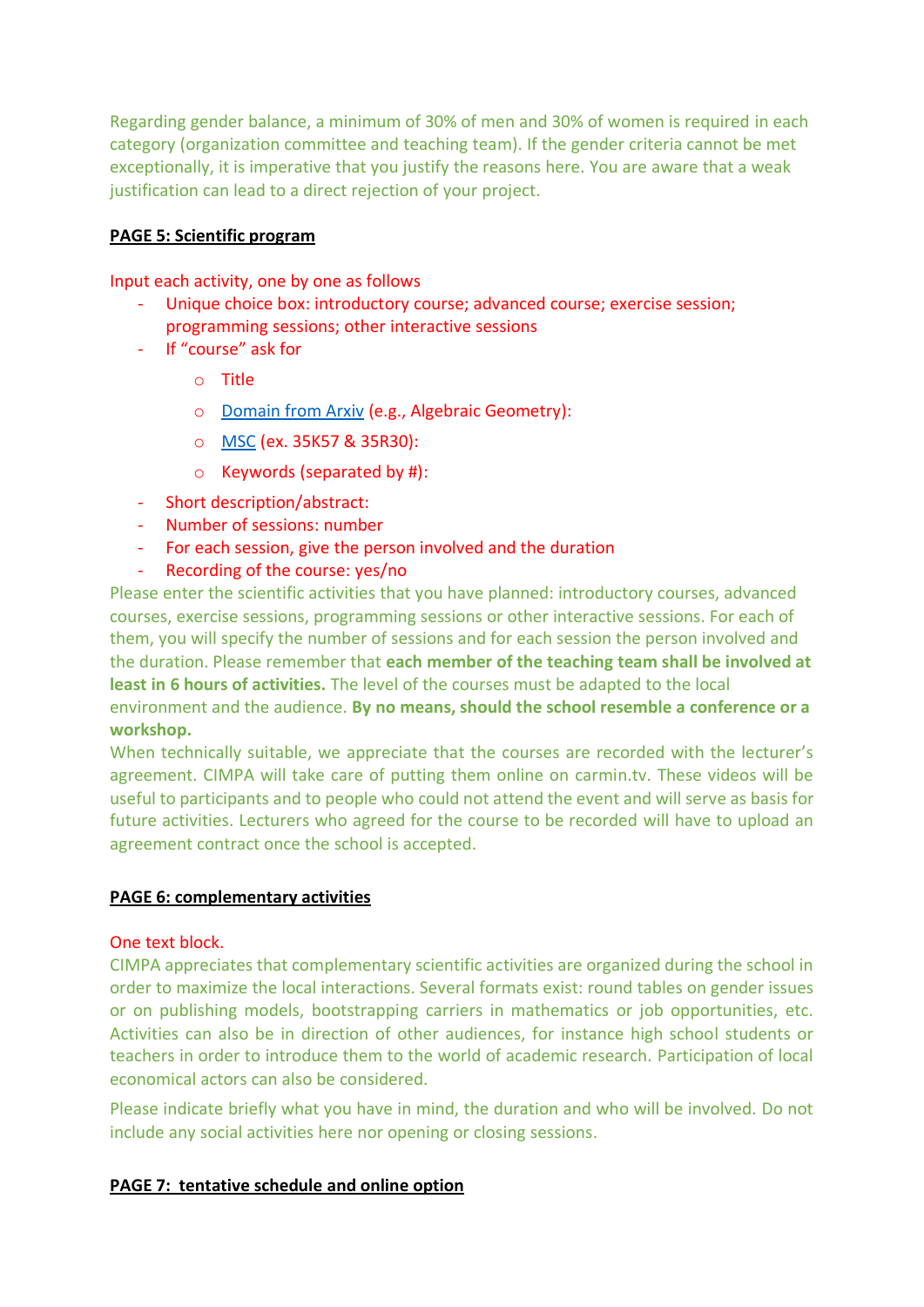# Total number of days of scientific activities: number

It is expected that the school has 10 days of scientific activities. Any school with less than 9 days of activities will not be considered.

# Upload pdf file

Provide a tentative schedule including for each day the planned scientific and social activities. A school day **should not contain more that 6 hours of scientific activities** and a break of at least one day shall be planned after 5 or 6 days of work.

# In case the school cannot happen as expected, would you agree on having an online/hybrid version? Yes or No. If yes Please give us a sketch of what you have in mind.

The sanitary crisis showed that it is useful to be ready for an online/hybrid plan B. If you think that this format may be a good alternative for you **and your speakers** (check with them explicitly!), this would be a great insurance.

# **PAGE 8: Expenses**

In this section, the provisional budget of the school for each type of expense must be detailed **in euros**. It is important to write down all expenses, including those which are supported by the host institution. The amount must be indicated (or say that these expenses are offered). The host institution will make explicit its material and financial support in its letter of support.

Please, remember that for a CIMPA school:

- It is forbidden to ask for registration fee;
- It is forbidden to give honorariums to instructors whatever the source of funding;
- It is forbidden for the host institution to ask for overhead cost.

The first table describes the costs for all instructors and coordinators and the sources of funding (CIMPA/own/other). Please notice that

- CIMPA financial support must not be used to cover transport expenses of instructors affiliated in developed countries. Coordinators have to make sure as soon as they start inviting them that all instructors are ready to use their own resources (personal grants, institution, etc.) to pay for their travel, at least their transport, helping in this way the finances of the school. This contribution will be described by "own" in the table. If they cannot, the coordinators may use other sources (embassies, grants associated to research networks, etc., described by "other" in the table) and, for very exceptional cases, CIMPA budget (described by "CIMPA" in the table).
- CIMPA support can be used for part of the accommodation of instructors and coordinators, although it is highly appreciated that they cover it with their own grants so that CIMPA can support more participants. If the planning of the school and the venue are planned to maximize the possible interactions between the participants and the instructors, it is good if they stay for the full duration of the school.
- Transport cost and accommodation of CIMPA supervisor will be covered by CIMPA on an extra-budget. CIMPA can also cover her/his meals, but we appreciate if this can be (partially) covered by other funding.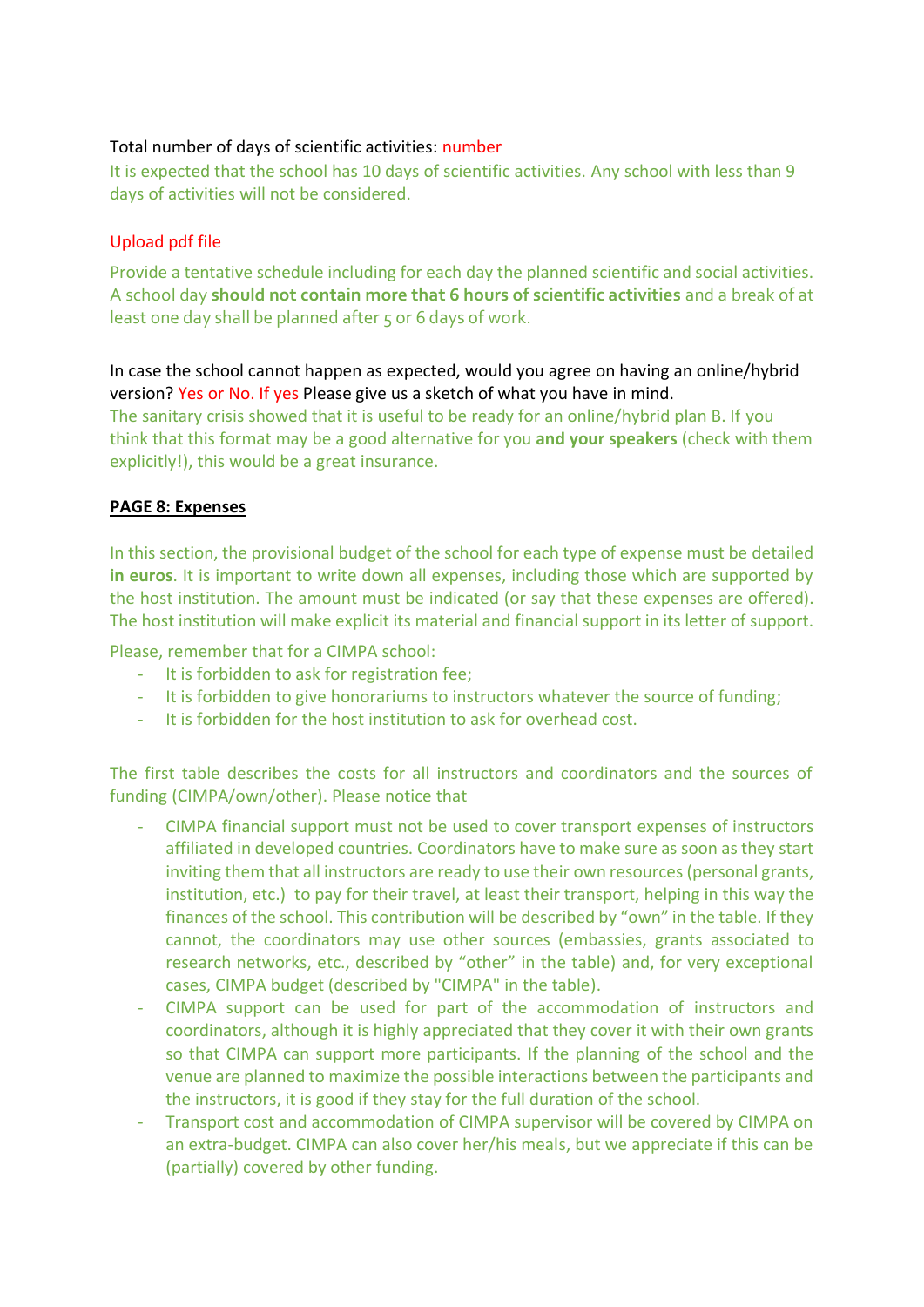- Members of the organization committee who do not teach are not included in this table (we assume that they live around and will sleep at home).
- Transport costs (hotel/venue/airport) will be included in the logistic costs of the second table.

| <b>Name</b>    | <b>Working country</b> | <b>Transport cost</b> | <b>Source</b> | <b>Accommodation per day</b> | days        |    | <b>Accommodation cost</b> | Source <sub>2</sub> | <b>Remarks</b>                      |
|----------------|------------------------|-----------------------|---------------|------------------------------|-------------|----|---------------------------|---------------------|-------------------------------------|
| X1             | France                 |                       | 1000 own      |                              | 30          | 13 |                           | 390 own             | external coordinator and instructor |
| X <sub>2</sub> | France                 |                       | 1000 other    |                              | 30          |    |                           | 210 other           | organization cand instructor        |
| X <sub>3</sub> | Germany                |                       | 1200 own      |                              | 30          | 13 |                           | 390 own             | instructor                          |
| X4             | Spain                  |                       | 800 own       |                              | 30          | 13 |                           | 390 own             | instructor                          |
| X5             | Norway                 |                       | 1000 own      |                              | 30          | 13 |                           | 390 other           | instructor                          |
| <b>X6</b>      | England                |                       | 1200 own      |                              | 30          |    |                           | 390 other           | instructor                          |
| <b>X7</b>      | Chad                   |                       | 300 other     |                              | 30          | 13 |                           | 390 CIMPA           | instructor                          |
| X8             | Benin                  |                       | 600 CIMPA     |                              | 30          | 13 |                           | 390 CIMPA           | instructor                          |
| X9             | Cameroon               |                       | $0$ own       |                              |             | 13 |                           | $0$ own             | local coordinator                   |
|                | <b>Total travel</b>    | 7100                  |               |                              | Total acco. |    |                           | 2940 Total          | 10040.                              |

The second table describes all the costs of the school and sources of funding (CIMPA or others including own funding by individuals). Please notice that

- As basis for your evaluation of CIMPA support, you shall look at the [IMU subdivision:](https://www.mathunion.org/cdc/about-cdc/definition-developing-countries) it raises up to 8,000€ for a priority 5 country, to 10,000€ for a priority 4 or 3 country and to 12,000€ or more for a category 1 or 2 country within the limit of 15,000€. You can of course increase or decrease this amount in function of your needs. The final given amount will depend on all other evaluation criteria as indicated in the call. If the host country is not in the IMU list, the discussion you had before hand with a CIMPA scientific officer will have provided you an expected amount.
- We recall that at least 1/2 of the CIMPA financial support must be used for travel and /or lodging of CIMPA participants, i.e., participants based in neighboring developing countries. Any CIMPA participant supported for the travel will get his/her accommodation and all meals automatically covered (whether this is with CIMPA funding or other funding). Travel costs of more than 1000 euros (visa and PCR tests not yet included) will only be exceptionally considered for full support. If other sources exist to cover the costs of foreign participants from developing countries, it will be possible to dispatch this amount of CIMPA support differently (after discussion with your scientific officer).

|                                                                          |  |  |  |  | - The rest of CIMPA support can be used to cover costs of other participants and |  |
|--------------------------------------------------------------------------|--|--|--|--|----------------------------------------------------------------------------------|--|
| organization costs such as coffee breaks, logistics, social events, etc. |  |  |  |  |                                                                                  |  |

| Data                                            | <b>Nb. Persons</b> | Price (per day) | Days | Cost     | <b>CIMPA funding</b> | Other/Own funding | Remarks                                                            |
|-------------------------------------------------|--------------------|-----------------|------|----------|----------------------|-------------------|--------------------------------------------------------------------|
| Transport instructors and ext. coordinator      | o                  |                 |      | 7100     | 600                  | 6500              |                                                                    |
| <b>Transport CIMPA participants</b>             | 10                 | 900             |      | 9000     | 9000                 |                   | give an average price taking into account visa, PCR,               |
| <b>Transport other participants</b>             | 30                 | 100             |      | 3000     | 1000                 |                   | 2000 participants from the host country outside the host city      |
| Sub-total                                       |                    |                 |      | 19100    | 10600                | 8500              |                                                                    |
| Accommodation instructors and coordinators      | 9                  |                 |      | 2940     | 780                  | 2160              |                                                                    |
| <b>Accommodation CIMPA participants</b>         | 10                 | 20              | 13   | 2600     |                      |                   | 2600 offered by the host institute                                 |
| Accommodation other participants                | 15                 | 20              | 13   | 3900     |                      |                   | 3900 offered by the host institute                                 |
| Sub-total                                       |                    |                 |      | 9440     | 780                  | 8660              |                                                                    |
| Midday meals instructors and organization staff | 15                 | 10              | 10   | 1500     | 800                  |                   | 700 CIMPA supervisor included; week-end not included               |
| Midday meals CIMPA participants                 | 10                 | 10              | 12   | 1200     | 1200                 | $\mathbf{0}$      |                                                                    |
| Midday meals other participants                 | 15                 | 10              | 10   | 1500     |                      |                   | 1500 week-end not included                                         |
| Dinners for instructors and organization staff  | 8                  | 15              | 10   | 1200     |                      |                   | 1200 dinners are paid by own grants                                |
| Dinners for CIMPA participants                  | 10                 | 10              | 12   | 1200     | 1200                 |                   |                                                                    |
| Dinners other participants                      | 15                 | 10              | 10   | 1500     |                      |                   | 1500 week-end not included                                         |
| coffee-breaks                                   | 40                 |                 | 10   | 1200     | $\Omega$             |                   | 1200 2 per day                                                     |
| Sub-total                                       |                    |                 |      | 9300     | 3200                 | 6100              |                                                                    |
| IT support (for instance for recording videos)  |                    |                 |      | $\Omega$ |                      |                   | O offered by the host institute                                    |
| Logistics (including the city transports)       |                    |                 |      | 500      |                      |                   | 500 welcome kit ans sponsor banner                                 |
| Social activities                               |                    |                 |      | 1500     |                      |                   | 1500 school dinner (700€) and location of bus for excursion (800€) |
| Other                                           |                    |                 |      | 250      | 250                  |                   | school certificates                                                |
| Sub-total                                       |                    |                 |      |          | 250<br>2250          | 2000              |                                                                    |
| <b>Total</b>                                    |                    |                 |      | 40090    | 14830                | 25260             |                                                                    |
|                                                 |                    |                 |      |          | <b>Total funding</b> | 40090             |                                                                    |

#### **PAGE 9: anticipated funding**